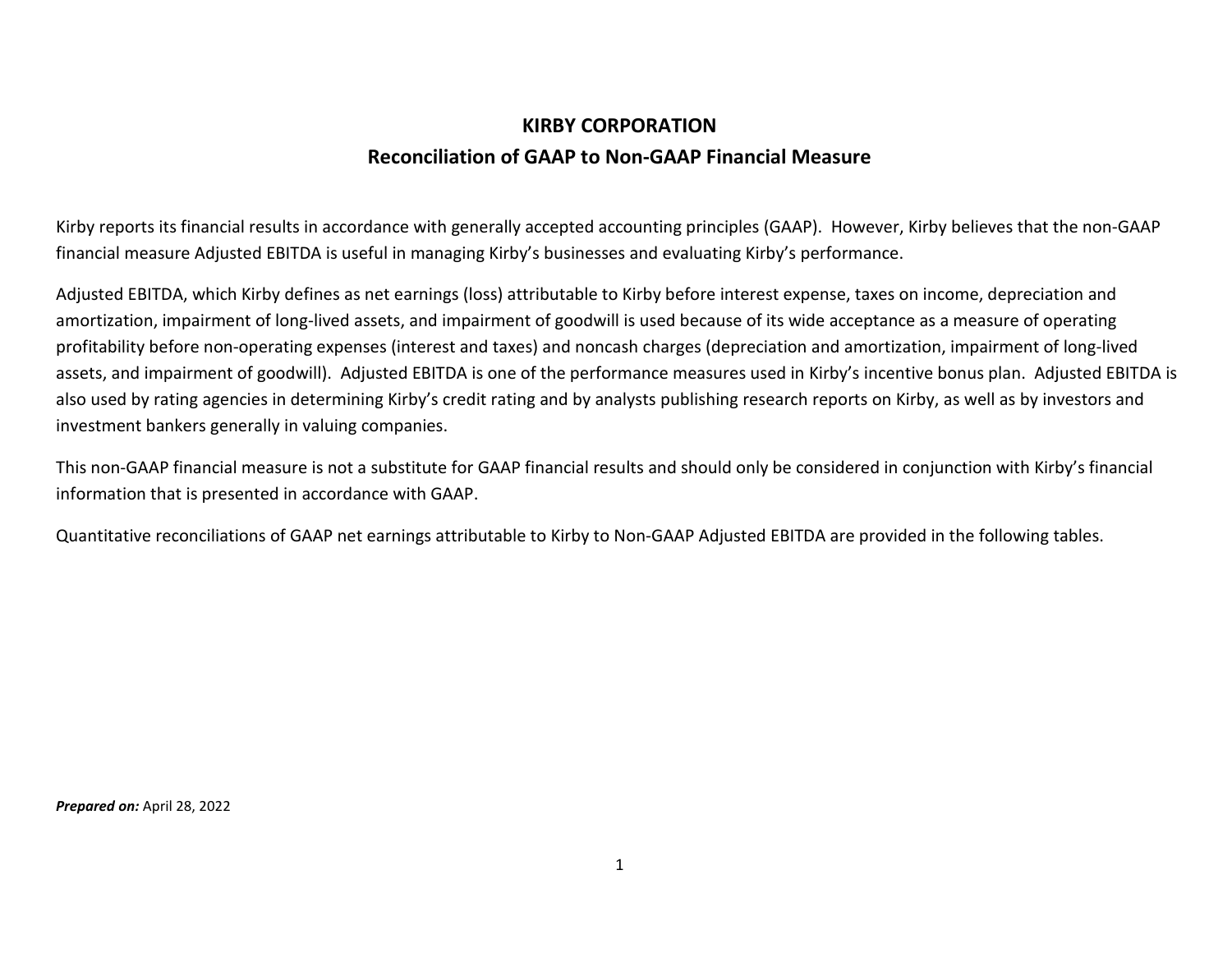## **KIRBY CORPORATION**

## **Reconciliation of GAAP Net Earnings (Loss) Attributable to Kirby to Non-GAAP Adjusted EBITDA**

|                                           |        |                          | <b>Quarter Ended</b> |                          |        |         |        |      |        |       |  |
|-------------------------------------------|--------|--------------------------|----------------------|--------------------------|--------|---------|--------|------|--------|-------|--|
|                                           | 2022   |                          | 2021                 |                          |        |         |        |      |        |       |  |
|                                           | 31-Mar |                          | <b>31-Dec</b>        |                          | 30-Sep |         | 30-Jun |      | 31-Mar |       |  |
| (5 in millions)                           |        |                          |                      |                          |        |         |        |      |        |       |  |
| Net earnings (loss) attributable to Kirby | \$     | 17.4                     | \$                   | 10.9                     | \$     | (264.7) | \$     | 10.2 | \$     | (3.4) |  |
| Interest expense                          |        | 10.2                     |                      | 10.3                     |        | 10.5    |        | 10.7 |        | 11.0  |  |
| Provision (benefit) for taxes on income   |        | 6.2                      |                      | 12.1                     |        | (60.5)  |        | 5.5  |        | (0.9) |  |
| Impairment of long-lived assets           |        | $\overline{\phantom{a}}$ |                      | $\overline{\phantom{a}}$ |        | 121.7   |        |      |        |       |  |
| Impairment of goodwill                    |        | $\overline{\phantom{a}}$ |                      |                          |        | 219.0   |        |      |        |       |  |
| Depreciation and amortization             |        | 50.0                     |                      | 50.2                     |        | 53.5    |        | 55.1 |        | 54.9  |  |
| <b>Adjusted EBITDA, Non-GAAP</b>          |        | 83.8                     | \$                   | 83.5                     | S      | 79.5    | \$     | 81.5 | S      | 61.6  |  |

*Prepared on:* April 28, 2022